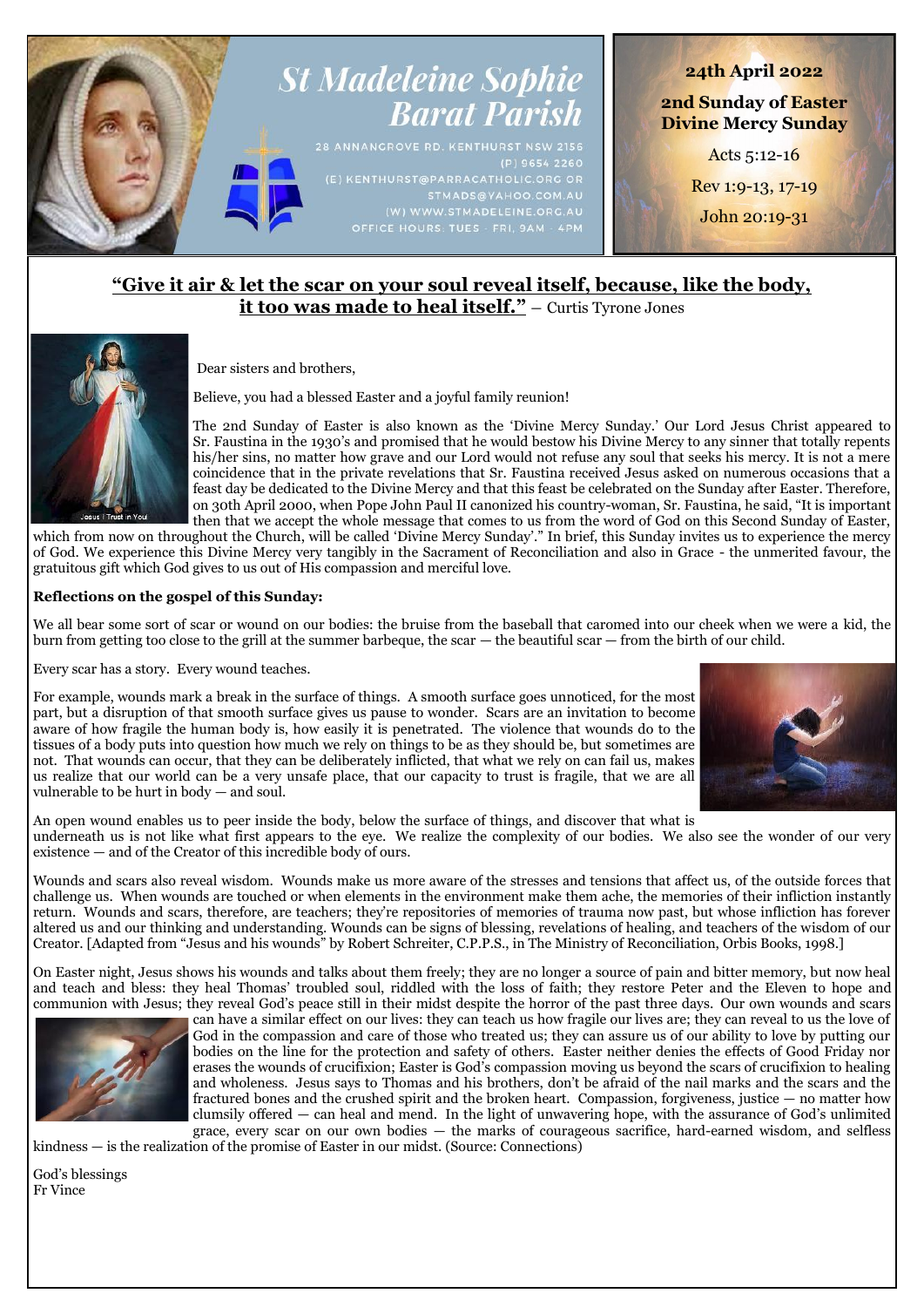# **PARISH NEV**

|  | <b>PRAYER AT ST MADS</b>         |                                                                                                                                                       |                                         |  |  |  |
|--|----------------------------------|-------------------------------------------------------------------------------------------------------------------------------------------------------|-----------------------------------------|--|--|--|
|  | The Sunday Gospel<br>reflections | Tuesday at 10.30 am via Zoom. Contact Careyanne<br>0438 791 813 or careyannemoylan@hotmail.com                                                        | a journey in faith<br>RCIA              |  |  |  |
|  | Prayer Group                     | Wednesday after morning Mass at 10am in the St Madeleine centre                                                                                       |                                         |  |  |  |
|  | St Mad's Book Club               | To register contact Careyanne on careyannemoylan@hotmail.com                                                                                          | Rite of Christian Initiation for Adults |  |  |  |
|  | <b>RCIA</b>                      | For enquires contact Fr Vincent or Parish Office                                                                                                      |                                         |  |  |  |
|  | St Mads Care Group               | Provide parish support and care such as meals, transport, shopping and<br>assistance to members of our parish Contact Bernadette 0418 248 256         |                                         |  |  |  |
|  | St Mads Rosary                   | Thursday after morning Mass & Monday and Wednesday nights at 7pm Via<br>Zoom: Zoom meeting ID 840 2707 2956 Contact Lydia Ceccato & Kay Brooks        |                                         |  |  |  |
|  | Baptism<br>Preparation           | First Saturday of the month in the St Madeleine centre: Ring/email Parish<br>office for booking 9654 2260 (Tues-Fri 10am-4 pm or stmads@yahoo.com.au) |                                         |  |  |  |

**SOCIAL JUSTICE @ ST MAD'S** 16-24 May, 2022 is Laudato Si' week in Australia and our Social Justice office has some great resources. [https://socialjustice.catholic.org.au/2022/03/21/laudato](https://socialjustice.catholic.org.au/2022/03/21/laudato-si-week-resources/)-si-week[resources/](https://socialjustice.catholic.org.au/2022/03/21/laudato-si-week-resources/) May 17<sup>th</sup> 6pm Catholic Earthcare is hosting an online screening of the newly released 'Regenerating Australia' short film to celebrate Laudato Si week in 2022. This short film is a sequel to the '2040' film, a fictitious news segment set on New Years Eve 2029, examining the decade that 'could be.' The film challenges us to consider how we respond to the Cry of the Earth. Catholic Earthcare invites all parishes, schools and families to join us online for FREE to view the short film. We will be joined by Bishop Ken Howell, Peter Ardnt and our own team of experts to share in this celebration. After the viewing, there will be a panel discussion and question time on how we can take the teachings of the film and respond as Catholics here in <https://www.trybooking.com/BZADT>

**All the very best to Father Vince on the 37th anniversary of his ordination.**

*The Lord bless you and keep you; the Lord make his face to shine upon you, and be gracious to you; the Lord lift up his countenance upon you, and give you peace.*



**Pope Francis' Prayer Intention- April**

**We pray for health care workers who serve the sick and the elderly, especially in the poorest countries; may they be adequately supported by governments and local communities.** 

## **Children's Liturgy**

**Starts: Term 2** Held at: St Madeleine's Centre Time 10am on a Sunday to coincide with the 10am Family Mass

We look forward to welcoming you back! Deb Rankin Children's Liturgy Co-ordinator **Jaxon Chorobski, Luca Zarantonello, Luke Smith and Olivia Foster**

**Congratulations All the very best to Josephine and Robert on their wedding and Congratulations to Melissa and Prakash on the 25th anniversary of their marriage**

## **Sacramental Program**

Please pray for all our children as we continue the process for **Confirmation**. Confirmation takes place on Friday, 13 May and Sunday 15 May.

Enrolment forms are available online

stmadeleine.org.au - under Sacraments for **Reconciliation** and **Holy Communion**.

All documents for Reconciliation to be dropped in at the office by Friday, 27 May Sandra m.0410 587 735 stmads.sacraments@gmail.com

## **PARISH VOLUNTEER COORDINATORS**

**Music Coordinators:** Alexandra Mifsud, Selina Calleia & Joan Sattler **Junior Ministers Coordinator:** Maree McNeil **Children's Liturgy Coordinator:** Deb Rankin **Baptism Preparation**: Angelique Easton **RCIA Coordinator**: Steve Fry **Playgroup Coordinator:** 

**SRE Coordinator:** Maureen Jones **Friendship Group**: Jenny Puleo **Ministry to the Nursing Homes Coordinator:**  Suzanne Kingston-Hunt **Adult Faith Formation:** Careyanne Moylan **Property Maintenance Manager:** Rick Jones **Piety Shop**: Sandra Tabone

# **Planned Giving Program**

On behalf of the Parish Community, I would like to thank you so much for your ongoing support, which has been very vital to keep our Parish going strong. You can drop off the envelopes at the parish office or you can do it electronically to: **Account Name : Kenthurst Catholic Church BSB : 067950 Account Number : 00000388**

**Parishioners wishing to donate or pledge their giving via direct debit, please pick up the form at the church and submit to Fr Vincent after completion**

**Thank you for your generosity!**

**LAST WEEK'S COLLECTIONS:** 1st Collection (for Diocese) = \$2,789.10 2nd Collection (for Parish)<br>Envelopes = \$945 Loose = \$2,919 Envelopes =  $$945$ Avg weekly Credit cards, direct debit \$1,855.76

## *PARISH PRAYER REQUESTS:*

*For the recently deceased:* Kenneth McLachlan and Joe Fuda

*For the dearly departed:* Matteo Desantis, Annamaria Boffa, Adelaide & David Baldi, John, Phylis & Walter de la Hoyde, Christy & Breda Sherlock, Martin Mileto, Michele Vaccarella, Norman & Chahida Hajje, Sheaddy & Chahide Hajje, Hanna & Raymond Chiha, Betty & Mary Merhi, George Hajje, Joe & Adel Abraham, Annamaria Spina 'Mary', Giuseppina & Giovanni Scarpin, Olive & Harold Burns, Giovanni Battista, Giovanni Maria Luca, Mary Cumbo, Jessica King, Daad Antonios Khoury Harb, David Jurd, Daniel Francis Doyle, Erminia Vumbaca, Raymond Caruana, Francesco & Filomena Corcoglioniti, Giuseppe & Caterina Musso, June Brennen, R.Eugenio Loccisno, M.Teresa & Pasquale Loccisano, L.Pietro & Giorgio Fudo, Giusseppino & Rosa Murdoca, Rita Franceschina, Eriberto Adan, Giuseppe Musso, Benito Sabellano, Cescilita Villavert, Thomas Farrell , Vicky Caruana, Theresa Alphones, Karen Draddy, Elizabeth Graby, Thea Crowe, James D'arcy, Keith Okey, Marguerita Rigby, Michele Vacearella, Pablito Corpuz, Feliciana Sabellano

*Please pray for the sick:* Antonia Desantis, Joseph Spina, John Dal Ben and Jennifer Burgess

> **Altar Linen Coordinator:** Catherine Diekman **Parish Council Chair**: Patrick Tuttle **Finance Committee Chair**: Carl Mathias **Welcomers Coordinator:**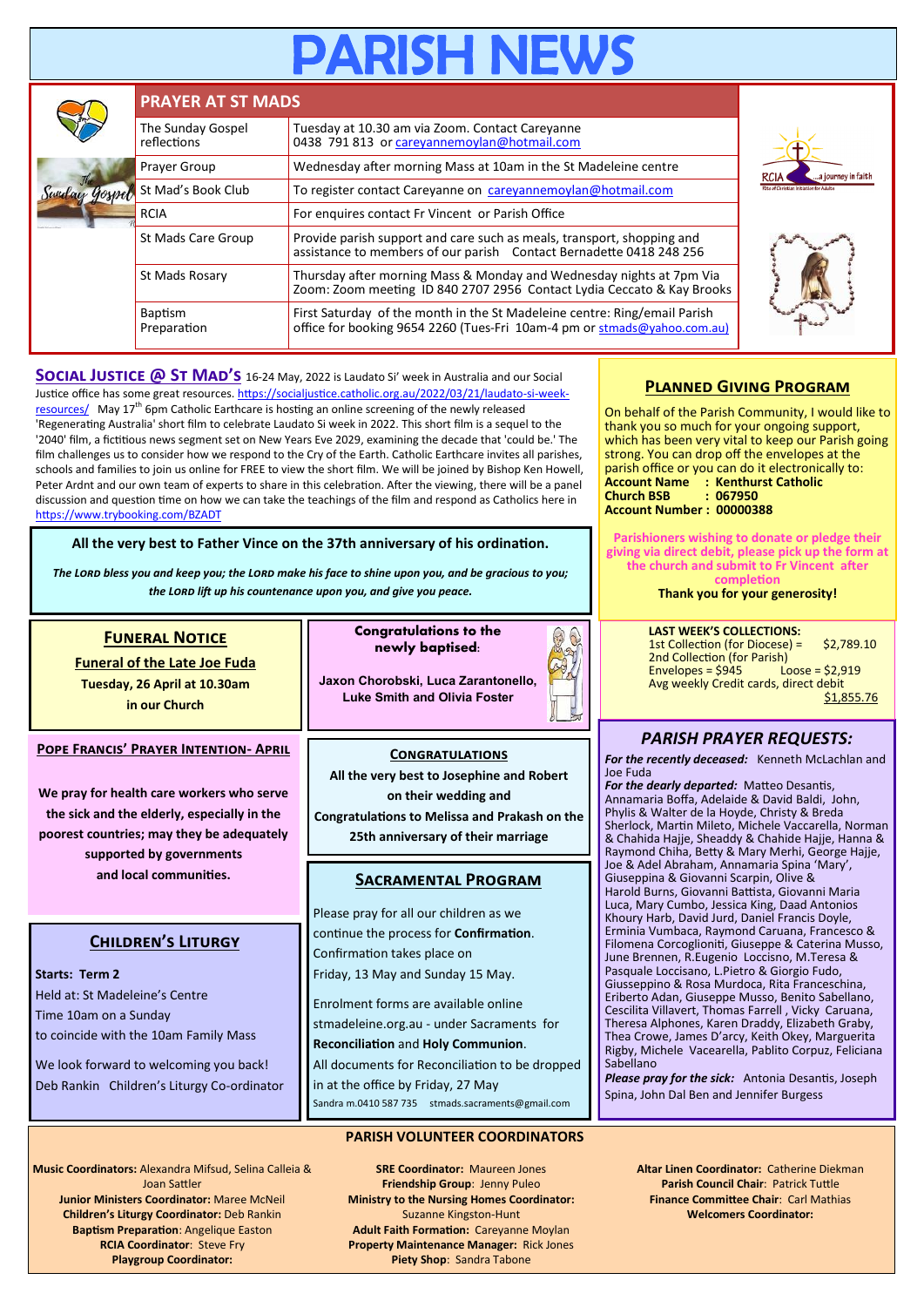**PARISH TEAM Parish Priest**

Rev Vincent Savarimuthu

**Deacon** Michael Tan

**Parish Secretaries** Sandra De Nardi Susie Lee

**Sacramental Coordinator** Sandra De Nardi

**St Madeleine's Primary School** Phone: 9654 6751 Principal: Mrs Barbara Young

> **Marian College** Phone: 9654 6700 Principal: Dr Gavin Hays

## **PARISH SERVICES**

**Weekend Masses**: Saturday 5.30pm Sunday 8:00am, 10:00 am, 5.30pm

**Children's Liturgy** TBA **Weekday Masses** 

9:15 - Tuesdays to Fridays

9:45—10:15 Fridays - Adoration **Prayer Group:** Wednesdays after the 9.15 am Mass

**Reconciliation:** Saturday 5.00pm

**Baptisms:** Every Sunday at 11:20 (Must make a booking)

**Weddings:** By appointment

**St Catherine of Siena Feast Day: 29 April**



The value Catherine makes central in her short life and which sounds clearly and consistently through her experience is complete surrender to Christ. What is most impressive about her is that she learns to view her surrender to her Lord as a goal to be reached through time.

She was the 23rd child of Jacopo and Lapa Benincasa and grew up as an intelligent, cheerful, and intensely religious person. Catherine disappointed her mother by cutting off her hair as a protest against being overly encouraged to improve her appearance in order to attract a husband. Her father ordered her to be left in peace, and she was given a room of her own for prayer and meditation. She entered the Dominican Third Order at 18 and spent the next three years in seclusion, prayer, and austerity. Gradually, a group of followers gathered around her—men and women, priests and religious. An active public apostolate grew out of her contemplative life. Her letters, mostly for spiritual instruction and encouragement of her followers, began to take more and more note of public affairs. Opposition and slander resulted from her mixing fearlessly with the world and speaking with the candor and authority of one completely committed to Christ. She was cleared of all charges at the Dominican General Chapter of 1374. Her public influence reached great heights because of her evident holiness, her membership in the Dominican Third Order, and the deep impression she made on the pope. She worked tirelessly for the crusade against the Turks and for peace between Florence and the pope. In 1378, the Great Schism began, splitting the allegiance of Christendom between two, then three, popes and putting even saints on opposing sides.

Catherine spent the last two years of her life in Rome, in prayer and pleading on behalf of the cause of Pope Urban VI and the unity of the Church. She offered herself as a victim for the Church in its agony. She died surrounded by her "children" and was canonized in 1461. Catherine ranks high among the mystics and spiritual writers of the Church. In 1939, she and Francis of Assisi were declared co-patrons of Italy. Pope Paul VI named her and Teresa of Avila doctors of the Church in 1970. Her spiritual testament is found in *The Dialogue*.

*https://www.franciscanmedia.org/saint-of-the-day*

#### **Sunday of Divine Mercy - 24 April**

Attending any Mass on the Second Sunday of Easter fulfils the obligation to attend Mass for the Divine Mercy indulgence. However on Sunday, **OLOR Kellyville,** will offer confessions from 1pm until 3pm, devotional prayers, Rosary and the Chaplet before the start of a **special 3pm Mass**. (Please note that for the indulgence, you may go to Confession **within eight days before or after**, with the intention of fulfilling the requirement of the indulgence.) Piety items will be available for sale.

#### **CALLING FOR VOLUNTEERS**

**Please provide your details to the Parish Office if you can help as a reader, welcomer, musician, singer, sacristan or with cleaning.**



Stay in touch through our parish Facebook page:

[https://www.facebook.com/St](https://www.facebook.com/St-Madeleine-Sophie-Barat-Parish-172182352871811/)-Madeleine-



#### **Position Vacant: Fundraising Campaigns Manager Put Your Faith Into Action For the Common Good**

Parramatta Catholic Foundation is seeking a dynamic Fundraising Campaigns Manager, following Bronwyn Muir's retirement. This is a heart-warming, for-purpose vocational opportunity to put your faith into action, supporting our mission to share Christ's message of love and salvation with all. The role is pivotal to nurturing faith,

hope and charity throughout Western Sydney and the Blue Mountains through the Diocese of Parramatta's ministries including our Holy Spirit Seminary, Clergy Support Foundation (caring for retired and ill priests), Confraternity of Christian Doctrine (Special Religious Education) and Catholic Care's social welfare services. For information please call Dianne Wigan, Head of Fundraising on 0408 922 478.

### **Diocesan "Laudato Si' Action Campaign" Launch: 22 April**

On Friday 22 April, the annual Earth Day, the Diocese of Parramatta will respond to the *cry of the earth and the cry of the poor* by launching a Diocesan "Laudato Si' Action Campaign". Via a video message, Bishop Vincent Long OFM Conv will invite all Catholic parishes, schools, families, and organisations across the Diocese to participate. Please visit [parracatholic.org/laudatosi](http://parracatholic.org/laudatosi) from 22 April to download the launch video and for further information.

#### **Marriage Preparation Courses in 2022**

Getting married in 2022? Let the Diocese of Parramatta help you prepare. Visit [www.parracatholic.org/](http://www.parracatholic.org/pmp) [pmp](http://www.parracatholic.org/pmp) to view weekend course dates, to book and pay. An online preparation called *SmartLoving* can also be booked via the website. For more information, email [met@parracatholic.org](mailto:met@parracatholic.org) or phone Karin on 0403 305 431 or Marisa on 0412 280 017.

#### **World Meeting of Families: 22-26 June 2022**

Every three years since 1994, the Church has celebrated the World Meeting of Families in a different city of the world. In 2022 the event will be hosted by the Diocese of Rome with Pope Francis leading special celebrations. However, the Holy Father has also asked that the World Meeting of Families be celebrated concurrently in every diocese of the world in 2022. The idea is for families to gather locally in Parishes and/or Deaneries and explore and celebrate the theme of "Family love: a vocation and a path to holiness". Stay tuned for exciting opportunities to participate with the Diocese of Parramatta in 2022.

### **Dr Laurie Woods Gospel Study Series: Starting 29 April**

All are invited to join the Confraternity of Christian Doctrine (CCD) for catechesis on the Gospel of St Luke with Dr Laurie Woods over 5 Fridays starting 29 April. The sessions will be held from 10am to 2pm at the Bishop Bede Heather Centre (formerly the IFM), Blacktown. To RSVP, please contact [ccassar.ccdparra@hotmail.com](mailto:ccassar.ccdparra@hotmail.com)



**A Laudato Si' Circle** is a small group of people who gather to be rooted in prayer, reflection on lifestyle, and communal action

Join us as we journey together to implement the Laudato Si Platform in our community. Meet for prayer, reflection, action.

**When: 20 April**

**Time: 7pm**

Zoom Meeting ID: 895 1620 0459

Careyanne Moylan 0438791813

Sue Martin 0432716577

To get started reading, you can find a free PDF version of Laudato Si' here: https://w2.vatican.va/content/dam/ francesco/pdf/encyclicals/documents/ papa-francesco\_20150524\_enciclicalaudato-si\_en.pdf